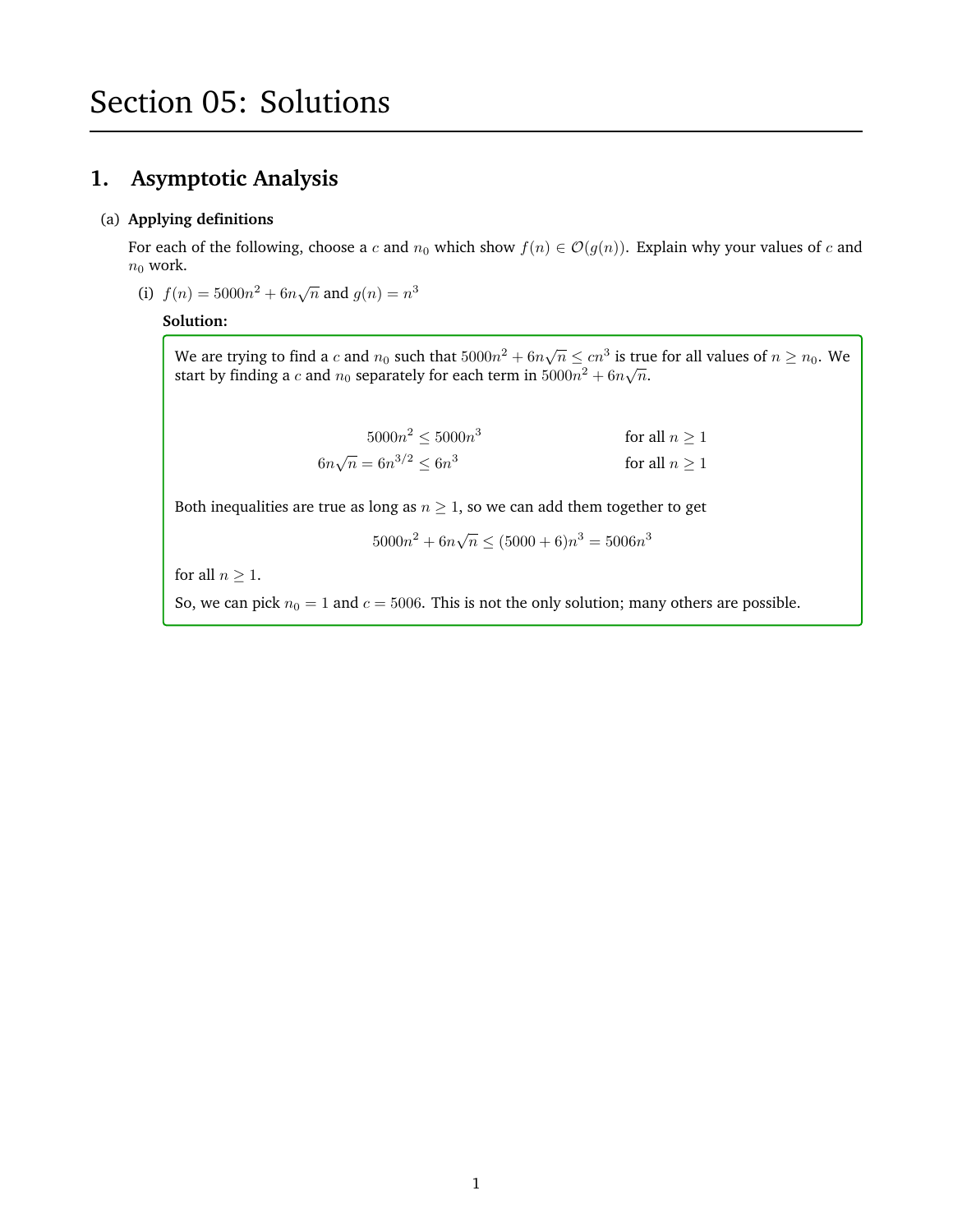(ii)  $f(n) = n(4 + \log(n))$  and  $g(n) = n^2$ 

### **Solution:**

After simplifying  $f(n)$ , we have  $f(n) = 4n + n \log(n)$ . We will go term-by-term to find a c and  $n_0$ such that  $4n + n \log(n) \leq cn^2$  is true for all  $n \geq n_0$ .

| $4n \leq 4n^2$       | for all $n > 1$    |
|----------------------|--------------------|
| $n \log(n) \leq n^2$ | for all $n \geq 1$ |

We add the inequalities together to get

$$
4n + n\log(n) \le (4+1)n^2 = 5n^2
$$

for all  $n \geq 1$ .

So, we can pick  $n_0 = 1$  and  $c = 5$ .

(iii)  $f(n) = 2^n$  and  $g(n) = 3^n$ 

#### **Solution:**

As before, we must find a c and  $n_0$  such that  $2^n \leq c3^n$  for all  $n \geq n_0$ .

Notice that since  $2 \geq 3$ , multiplying together 2 *n* times is always going to be smaller the multiplying together 3  $n$  times (so long as  $n$  is a positive number.

So, we can pick  $c = 1$  and  $n_0 = 1$ .

#### (b) **Runtime Analysis**

For each of the following, give a Θ-bound for runtime of the algorithm/operation:

(i) Best-case **get** in a binary search tree of size n.

#### **Solution:**

 $\Theta(1)$  when the data we're looking for is at the root.

- (ii) Best-case **put** in a hash table with size n and a current  $\lambda = 1$  if the collision resolution is:
	- Separate chaining
	- Linear Probing

#### **Solution:**

For separate chaining,  $\Theta(1)$ . For linear probing,  $\Theta(n)$ . (If  $\lambda = 1$ , we must resize first.)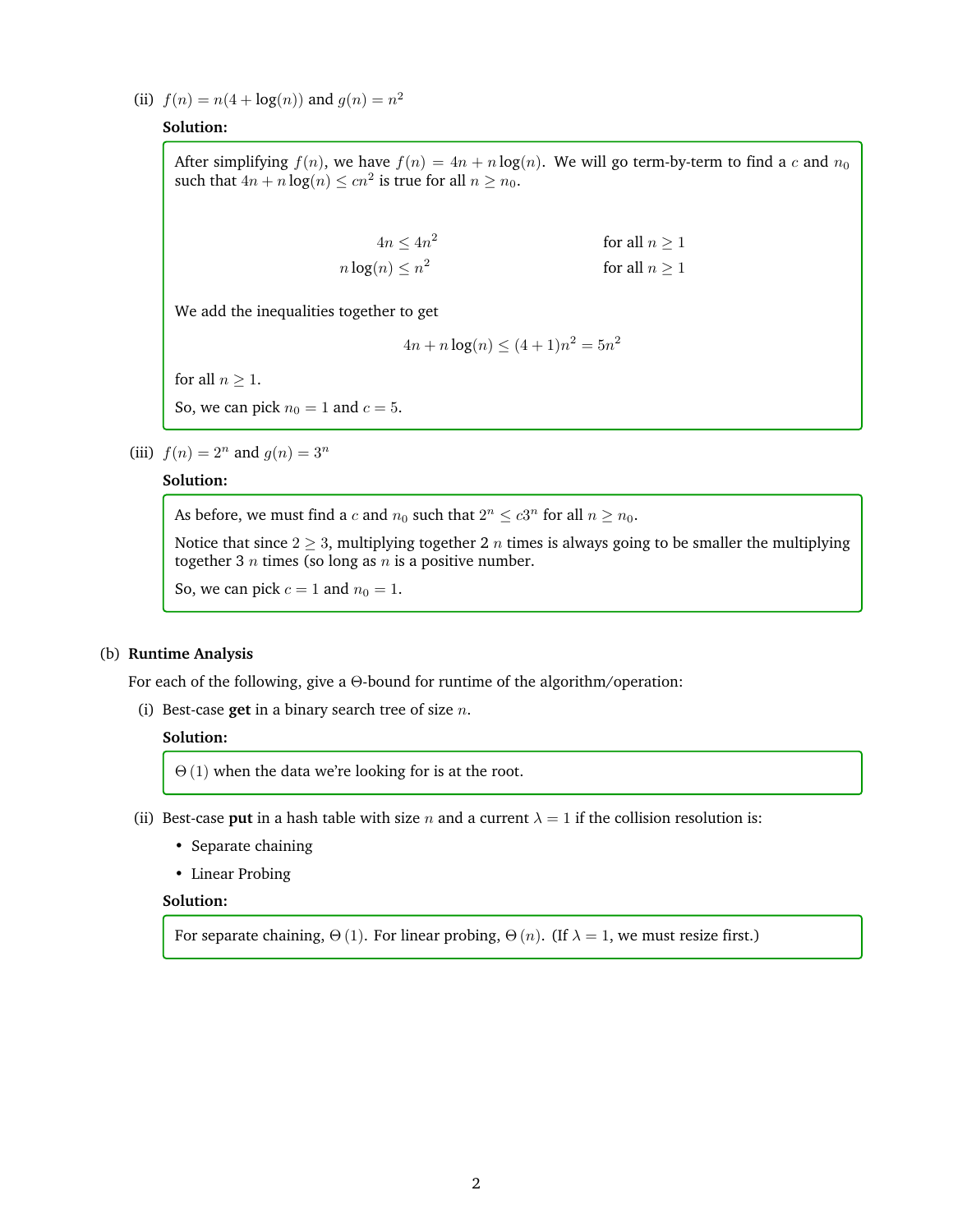(iii) Pop a value off a stack containing  $n$  elements implemented as an array.

#### **Solution:**

 $\Theta(1)$ 

(iv) Finding the minimum value in a BST of size  $n$ .

#### **Solution:**

In the worst case,  $\Theta(n)$  (the tree could be degenerate, skewing left).

In the average case, where the tree is balanced,  $\Theta(\log(n))$ .

In the best case,  $\Theta(1)$  (the tree could be degenerate, skewing right).

(v) Finding the minimum value in a AVL tree of size  $n$ .

#### **Solution:**

 $\Theta(\log(n))$ 

(vi) Print out values in AVL tree of size  $n$ .

#### **Solution:**

 $\Theta(n)$ 

(vii) Iterating through and printing every element in an array list using a for loop and the get(i) method.

## **Solution:**

 $\Theta(n)$ 

(viii) Pop on a stack containing  $n$  elements implemented as a singly-linked list.

#### **Solution:**

The answer depends on how the stack is implemented.

If we pop from the front,  $\Theta(1)$ . If we pop from the end (which would be a somewhat silly decision),  $\Theta(n)$ .

(ix) Inserting a value into an AVL tree of size  $n$ , where the value you are inserting is smaller than any other values currently in the tree.

**Solution:**

 $\Theta(\log(n))$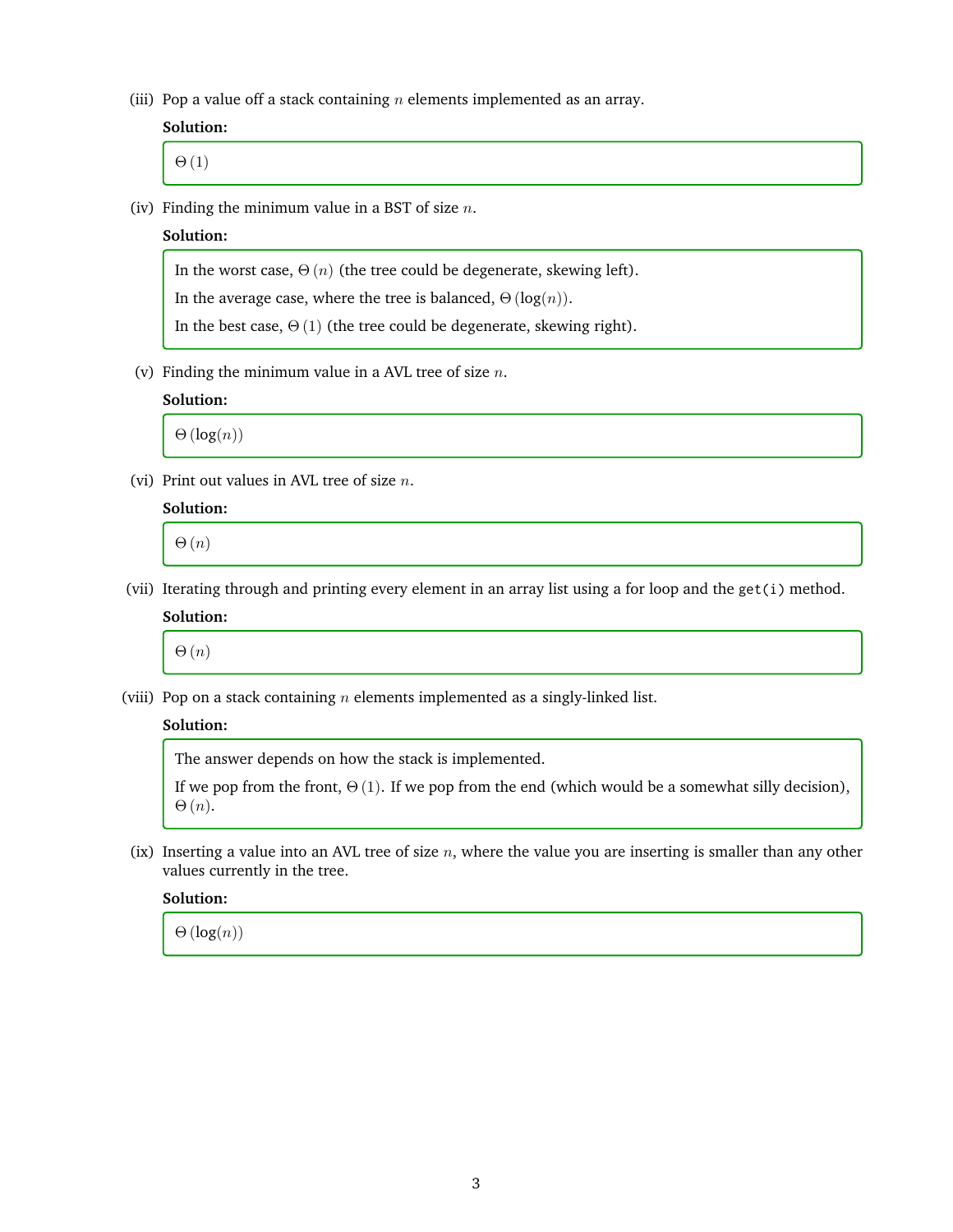# **2. Eyeballing Big-**Θ **bounds**

For each of the following code blocks, what is the worst-case runtime? Give a big-Θ bound. You do not need to justify your answer.

```
(a) void f1(int n) {
           int i = 1;
           int j;
           while(i < n * n * n * n) {
               j = n;while (j > 1) {
                   j -= 1;
               }
               i \neq n;
           }
       }
```
#### **Solution:**

#### $\Theta(n^4)$

One thing to note that the while loop has increments of  $i+=n$ . This causes the outer loop to repeat  $n^3$ times, not  $n^4$  times.

```
(b) int f2(int n) {
          for (int i = 0; i < n; i^{++}) {
               for (int j = 0; j < n; j^{++}) {
                   System.out.println("j = " + j);}
               for (int k = 0; k < i; k++) {
                   System.out.println("k = " + k);
                   for (int m = 0; m < 100000; m++) {
                       System.out.println(m = " + m);
                   }
              }
          }
      }
```
#### **Solution:**

#### $\Theta(n^2)$

Notice that the last inner loop repeats a small constant number of times – only 100000 times.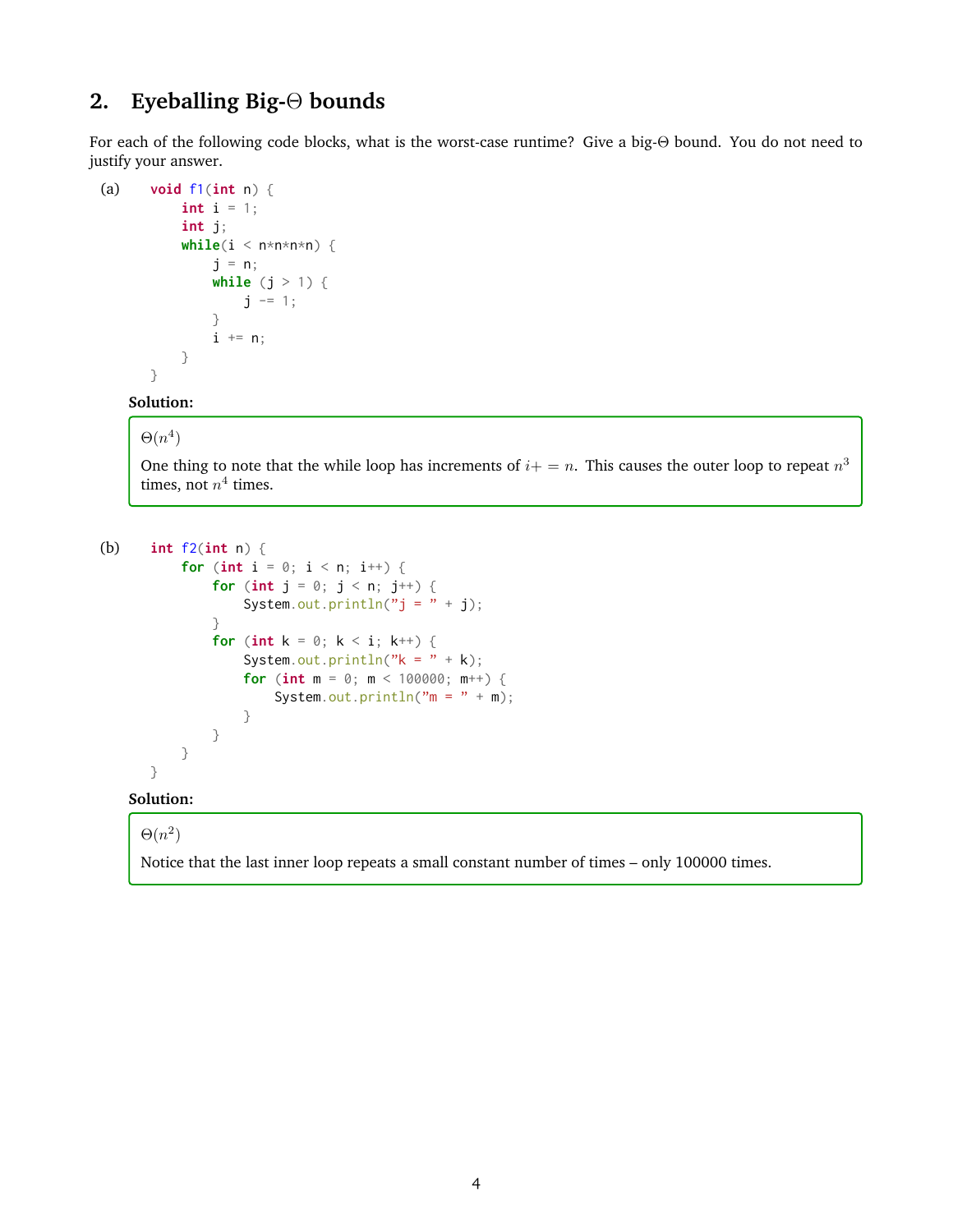```
(c) int f3(n) {
          count = \theta;
          if (n < 1000) {
               for (int i = 0; i < n; i++) {
                   for (int j = 0; j < n; j^{++}) {
                       for (int k = 0; k < i; k++) {
                            count++;
                       }
                   }
               }
          } else {
               for (int i = 0; i < n; i^{++}) {
                   count++;
               }
           }
          return count;
```
## }

#### **Solution:**

#### $\Theta(n)$

Notice that once  $n$  is large enough, we always execute the 'else' branch. In asymptotic analysis, we only care about behavior as the input grows large.

```
(d) void f4(int n) {
          IList<Integer> list = new DoubleLinkedList<>();
          for (int i = 0; i < n; i++) {
              if (list.size() > 20) {
                  list.remove(0);
              }
              list.add(i);
```

```
}
for (int i = 0; i < list.size(); i^{++}) {
    System.out.println(list.get(i));
}
```
#### **Solution:**

}

#### $\Theta(n)$

Note that arr would have a constant size of 20 after the first loop. Since this is a DoubleLinkedList, add and remove would both be  $\Theta(1)$ .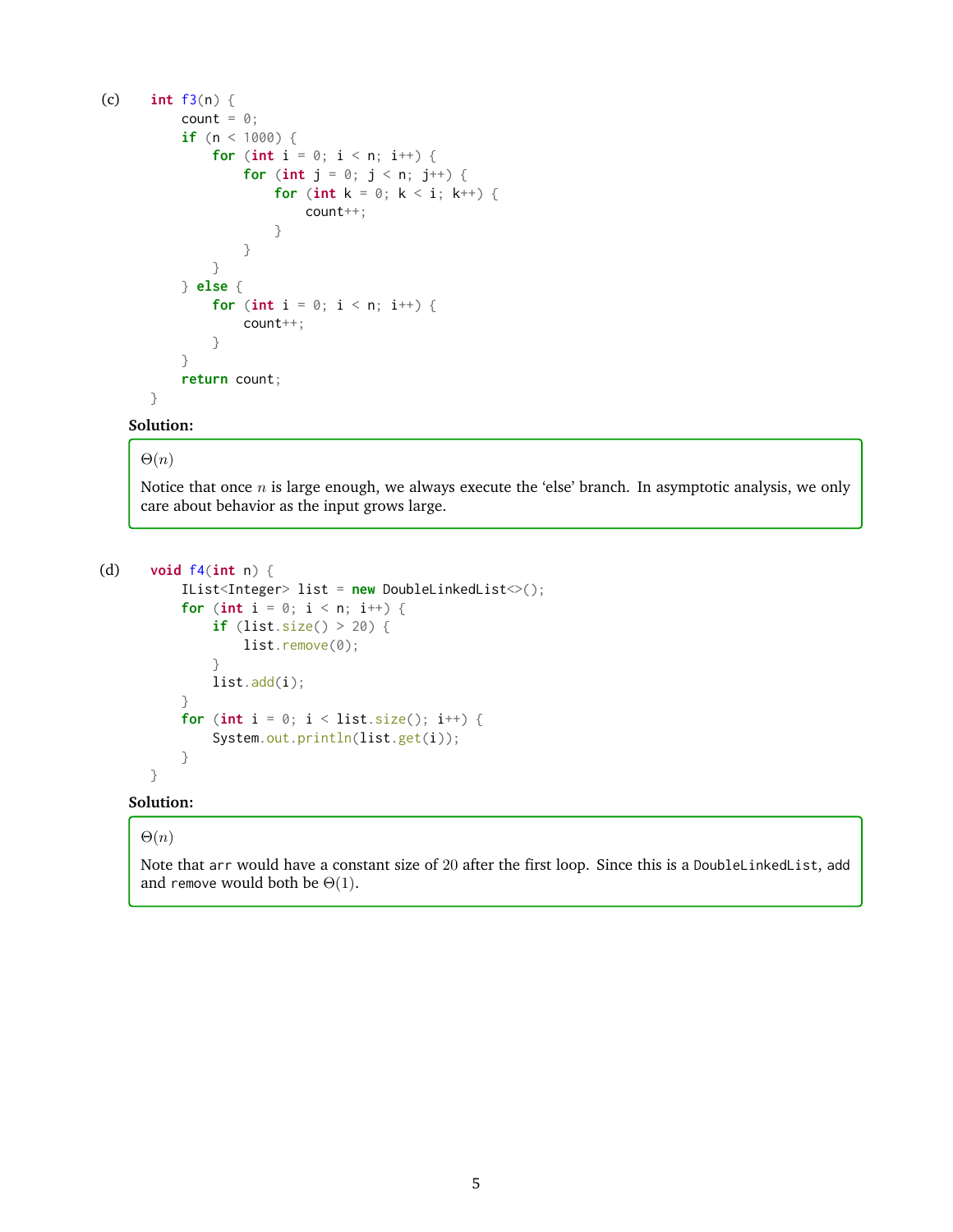## **3. Recurrences and Summations**

Find an expression for the total work of the following expressions using the Tree Method, then simplify that summation to a closed form. If possible, check that the big- $O$  is correct with Master Theorem.

**Hint:** Just as a reminder, here are the steps you should go through for **any** Tree Method Problem:

i. Draw the recurrence tree.

ii. What is the size of the **input** to each node at level  $i$ ? What is the amount of **work** done by each node at the  $i$ -th *recursive* level? As in class, we call the root level  $i = 0$ . This means that at  $i = 0$ , your expression for the input should equal  $n$ .

iii. What is the total number of nodes at level i? As in class, we call the root level  $i = 0$ . This means that at  $i = 0$ , your expression for the total number of nodes should equal 1.

iv. What is the total work done across the i-th *recursive* level?

v. What value of  $i$  does the last level of the tree occur at?

- vi. What is the total work done across the base case level of the tree (i.e. the last level)?
- vii. Combine your answers from previous parts to get an expression for the total work.

(a) 
$$
T(n) = \begin{cases} T(n-1) + n^2 & \text{if } n > 19\\ 57 & \text{otherwise} \end{cases}
$$

#### **Solution:**



- (ii) The input size at level i is  $n i$  (since we subtract the input by 1 at each level). This makes the work in each recursive case node  $(n - i)^2$ .
- (iii) The number of nodes at any level  $i$  is 1 (since each node has a single child).
- (iv) Multiplying the work per recursive case node by the recursive nodes per level, we get:  $1 \cdot (n i)^2$ .
- (v) The last level of the tree is when  $n i = 19$ . Solving for i gives us  $i = n 19$ .
- (vi) The number of nodes in the base case level is 1, and each node does 57 work, so the total work is  $1 \cdot 57$ .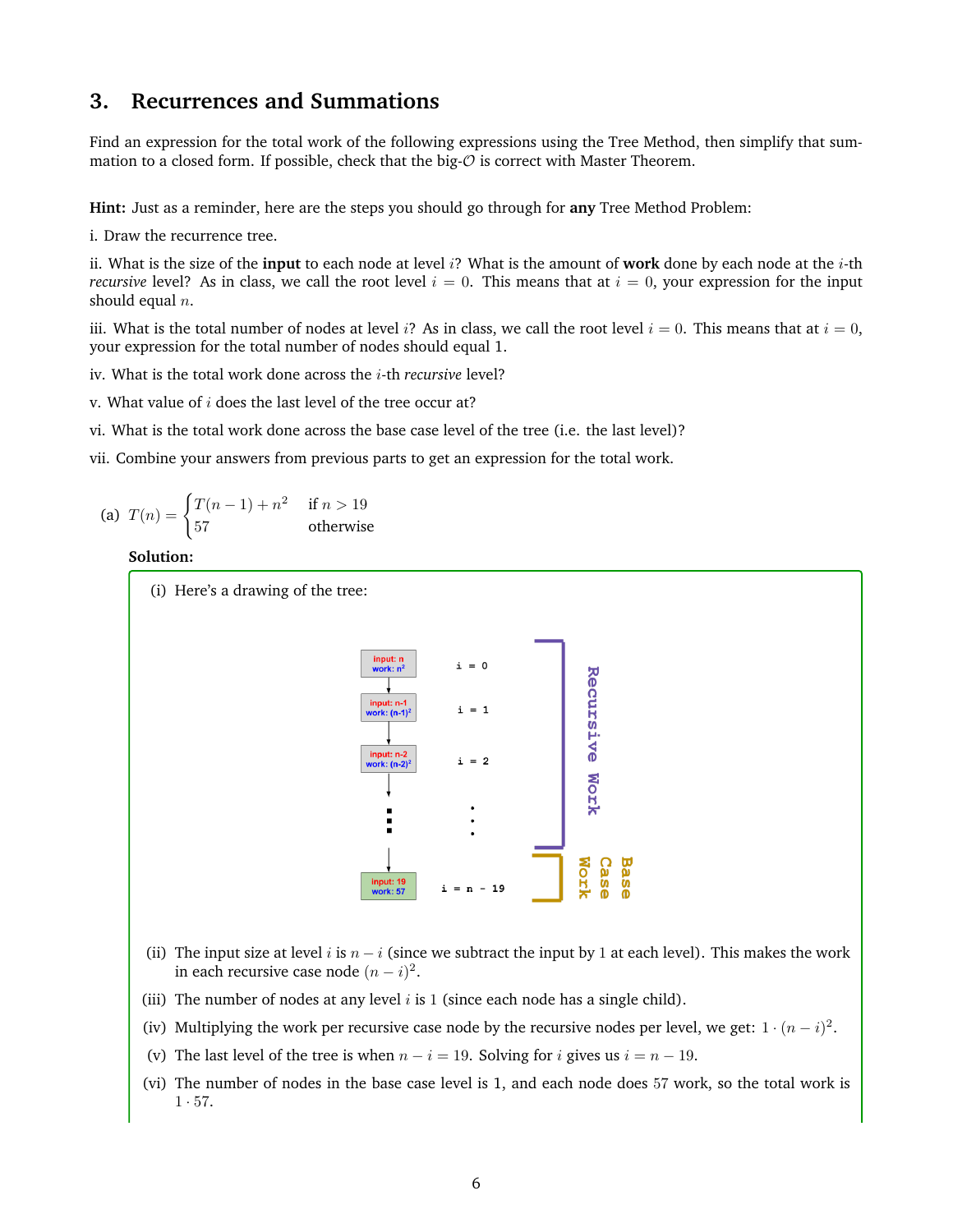(vii) Summing up work across all recursive levels and then adding in the base case work, we get:

$$
57 + \sum_{i=0}^{(n-19)-1} (n-i)^2
$$

(viii) We now simplify the above summation to a closed form:

$$
57 + \sum_{i=0}^{n-20} (n-i)^2
$$
  
= 57 +  $\sum_{i=0}^{n-20} n^2 - 2in + i^2$   
= 57 +  $\sum_{i=0}^{n-20} n^2 - \sum_{i=0}^{n-20} 2in + \sum_{i=0}^{n-20} i^2$   
= 57 +  $n^2 \sum_{i=0}^{n-20} 1 - 2n \sum_{i=0}^{n-20} i + \sum_{i=0}^{n-20} i^2$   
= 57 +  $n^2(n-19) - 2n \frac{(n-19)(n-20)}{2} + \frac{(n-19)(n-20)(2[n-19]-1)}{6}$ 

We now have a closed form since there's no more recursion and no more summations. If we just want a big-O expression, the dominating term is  $\mathcal{O}(n^3)$ . Unfortunately, we can't check our answer with Master Theorem: the recurrence is not in the proper form!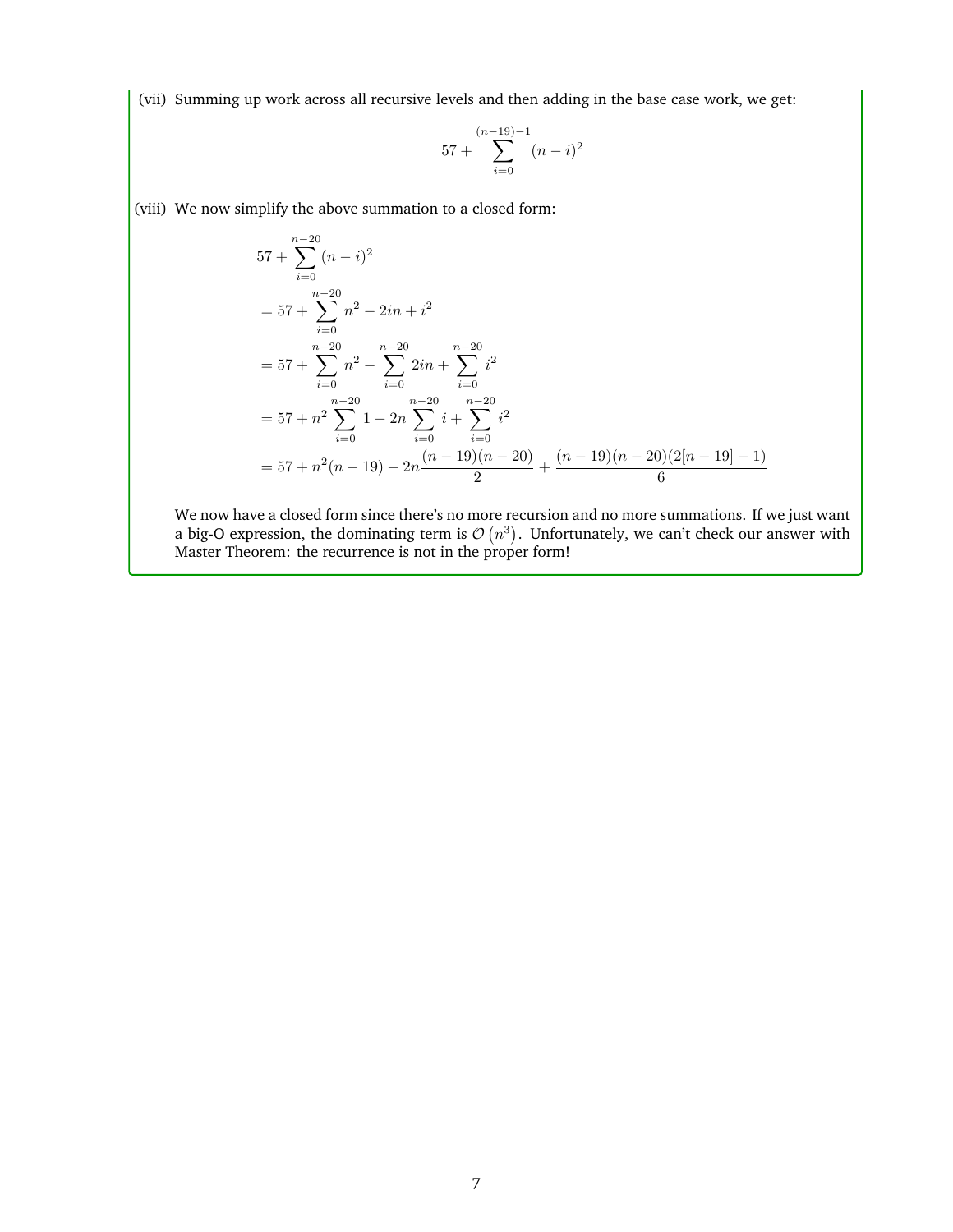(b) 
$$
T(n) = \begin{cases} T(n/2) + n^2 & \text{if } n \ge 4\\ 5 & \text{otherwise} \end{cases}
$$



(i)



We assume the input size is a power of 2, so the base case input size is 2 instead of 3.

- (ii) The input size is  $n/2<sup>i</sup>$  since we divide the input by 2 at each level, so the work at each recursive node is  $(n/2^i)^2 = n^2/2^{2i}$ .
- (iii) There is only 1 node at every level.
- (iv) The total work at each recursive level is  $1 \cdot n^2/2^{2i}$ .
- (v) The last level of the tree is when  $n/2^i = 2$ , so  $i = \log_2 n 1$ .
- (vi) Since there is only 1 node at the base case level, the total work is  $1 \cdot 5$ .

(vii)

$$
5+\sum_{i=0}^{\log_2 n-2} \frac{n^2}{2^{2i}}
$$

(viii)

$$
5 + \sum_{i=0}^{\log_2 n - 2} \frac{n^2}{2^{2i}} = 5 + n^2 \sum_{i=0}^{\log_2 n - 2} \frac{1}{4^i}
$$

$$
= 5 + n^2 \sum_{i=0}^{\log_2 n - 2} \left(\frac{1}{4}\right)^i
$$

$$
= 5 + n^2 \frac{1/4^{\log_2 n - 1} - 1}{1/4 - 1}
$$

This is a closed form, so we can stop simplifying here. It's a good exercise to simplify this expression to the point that you can clearly tell what the big- $O$  is. You can check with Master Theorem (since  $\log_2(1)$  < 2) that the answer is  $\mathcal{O}(n^2)$ . Hint: Rewrite  $1/4^{\log_2(n)-1}$  as  $1/\left(2^{\log_2(n/2)}\right)^2$ .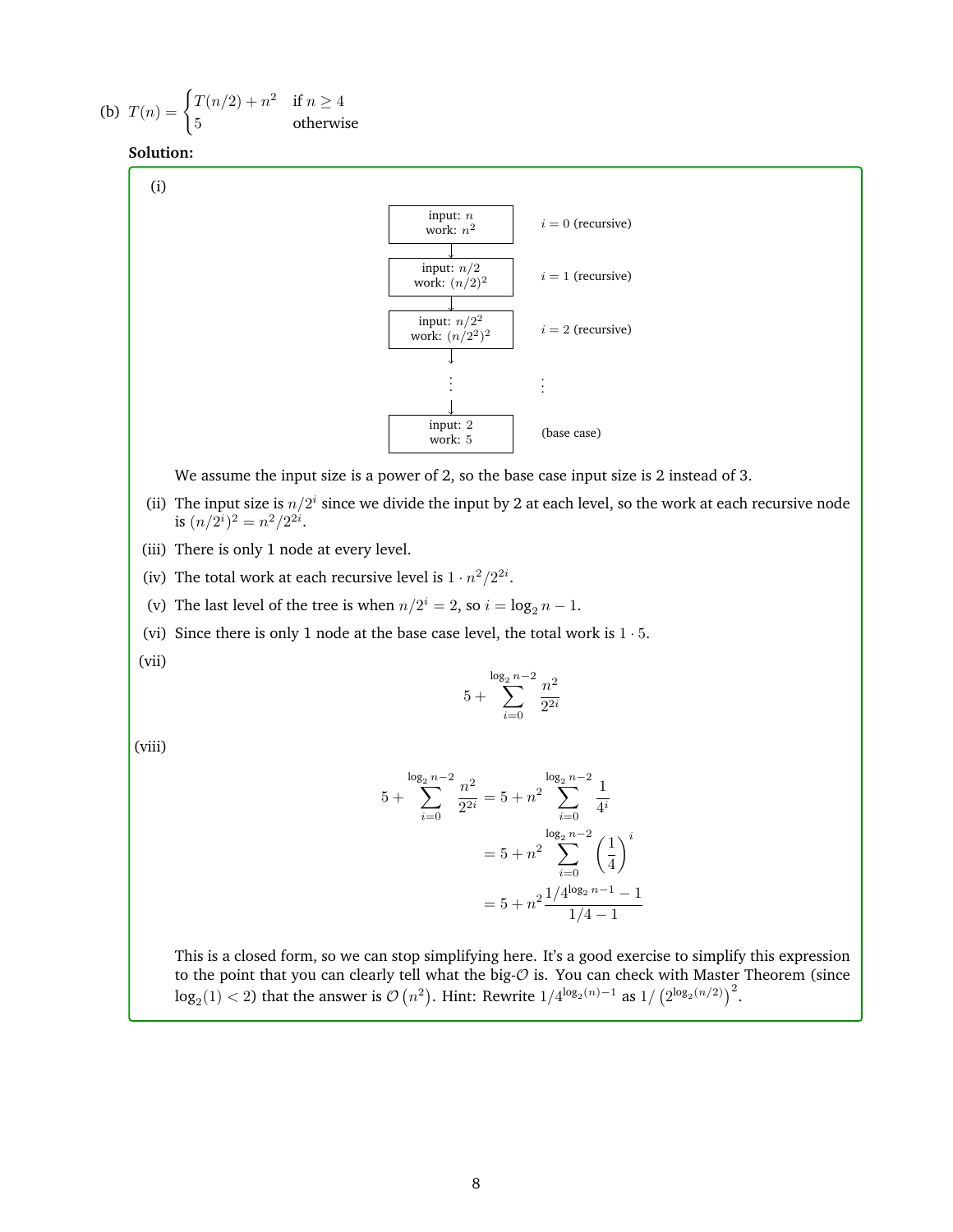(c) 
$$
T(n) = \begin{cases} 2T(n/3) + 5n & \text{if } n > 1 \\ 9 & \text{otherwise} \end{cases}
$$

#### **Solution:**



- (ii) The input size at level i is  $n/3<sup>i</sup>$  (since we divide the input by 3 at each level). This makes the work in each recursive case node  $5 \cdot (n/3^i)$ .
- (iii) The number of nodes at level  $i$  is  $2^i$  (since each node has two children).
- (iv) Multiplying the work per recursive case node by the recursive nodes per level, we get:  $5 \cdot \frac{n}{3^i} \cdot 2^i =$  $5n \cdot \left(\frac{2}{3}\right)^i$ .
- (v) The last level of the tree is when  $n/3^i = 1$ . Solving for *i* gives us  $i = \log_3(n)$ .
- (vi) Work across the base case level: The number of nodes (from previous parts) is  $2^{\log_3(n)}$ , and each node does 9 work, so the total work is  $9 \cdot 2^{\log_3(n)}$ .
- (vii) Summing up work across all recursive levels and then adding in the base case work, we get:

$$
\sum_{i=0}^{\log_3(n)-1} 5n \left(\frac{2}{3}\right)^i + 9 \cdot 2^{\log_3(n)}
$$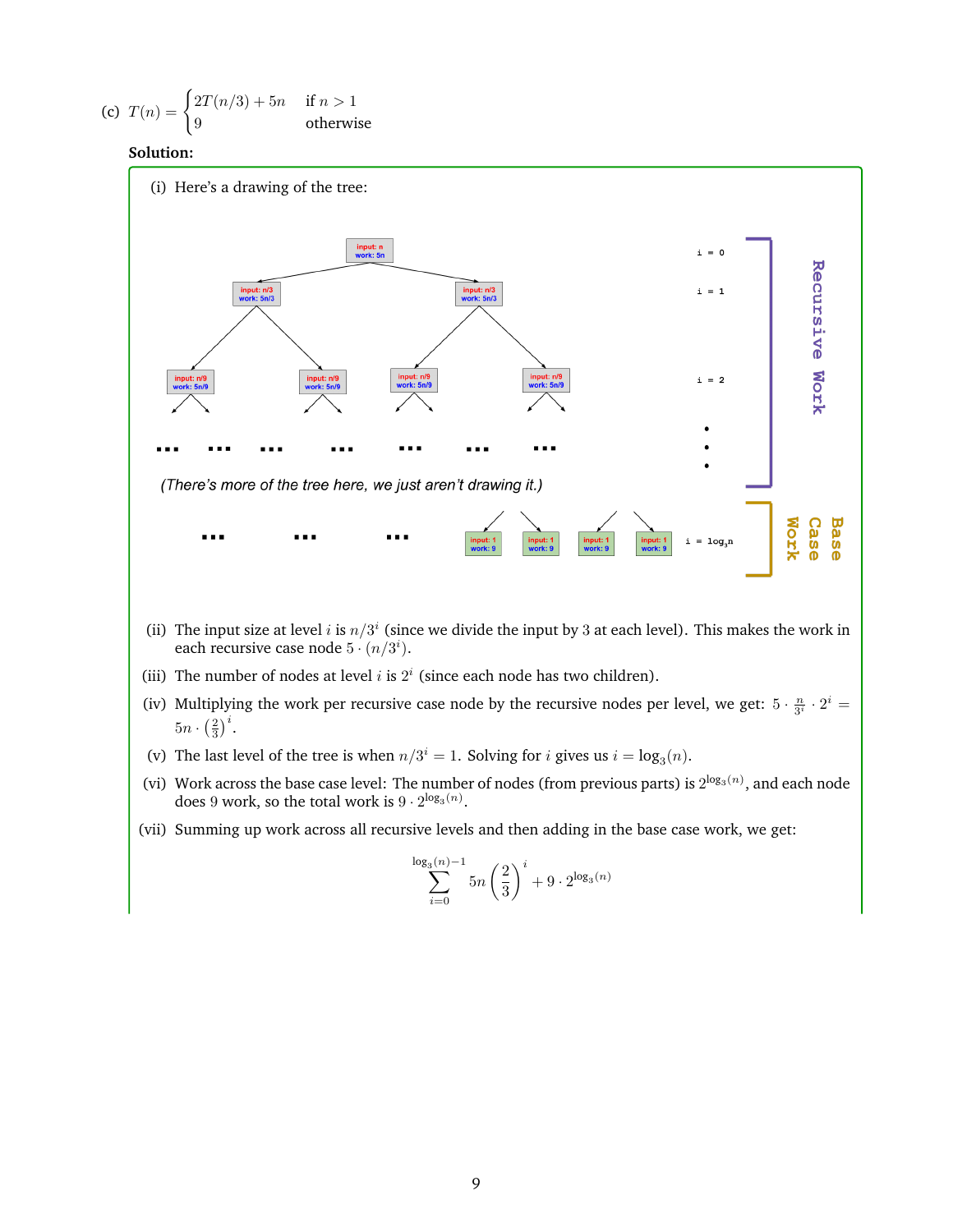(viii) Simplifying to a closed form:

$$
T(n) = \sum_{i=0}^{\log_3(n)-1} 5n \left(\frac{2}{3}\right)^i + 9 \cdot 2^{\log_3(n)}
$$
  
=  $5n \sum_{i=0}^{\log_3(n)-1} \left(\frac{2}{3}\right)^i + 9 \cdot 2^{\log_3(n)}$   
=  $5n \frac{\left(\frac{2}{3}\right)^{\log_3(n)} - 1}{2/3 - 1} + 9 \cdot 2^{\log_3(n)}$ 

This is a "closed form" so we can stop simplifying here.

If we want to check our big- $O$ , we can simplify further to find the dominating term:

$$
T(n) = 5n \cdot \frac{\left(\frac{2}{3}\right)^{\log_3(n)} - 1}{2/3 - 1} + 9 \cdot 2^{\log_3(n)}
$$
  
=  $5n \cdot \frac{2^{\log_3(n)} / 3^{\log_3(n)} - 1}{-1/3} + 9 \cdot 2^{\log_3(n)}$   
=  $-15n \cdot \left(n^{\log_3(2)} / n - 1\right) + 9 \cdot n^{\log_3(2)}$   
=  $15n - 15n^{\log_3(2)} + 9 \cdot n^{\log_3(2)}$ 

Notice that  $log_3(2) < 1$ , so  $15n$  is the dominating term, and the running time is  $\mathcal{O}(n)$ . Applying Master Theorem, we check that  $\log_3(2) < 1$ , so our expression should be  $\mathcal{O}\left(n\right)$ , which matches our answer.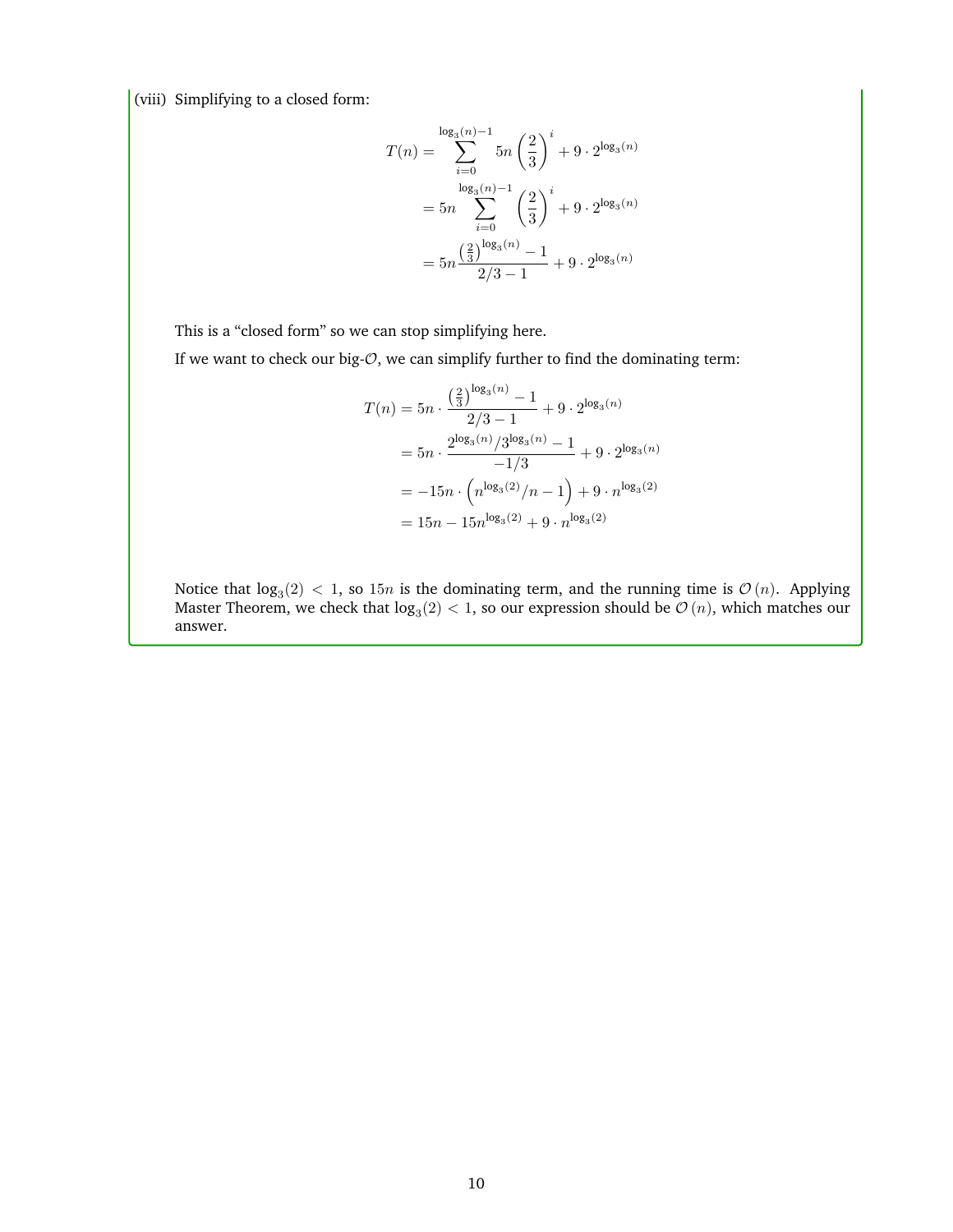## **4. Modeling**

Consider the following method. Let n be the integer value of the n parameter, and let m be the length of DoubleLinkedList. You may assume that  $n > 7$ .

```
public int mystery(int n, DoubleLinkedList<Integer> list) {
    if (n < 7) {
        System.out.println("???");
        int out = \emptyset;
        for (int i = 0; i < n; i++) {
            out += i;
        }
        return out;
   } else {
        System.out.println("???");
        System.out.println("???");
        out = 0;for (int i : list) {
            out += 1;for (int j = 0; j < list.size(); j^{++}) {
                System.out.println(list.get(j));
            }
        }
        return out + 2 * mystery(n - 4, list) + 3 * mystery(n / 2, list);
    }
}
```
Note: your answer to all three questions should be a recurrence, possibly involving a summation. You do not need to find a closed form.

(a) Construct a mathematical function modeling the *approximate* worst-case runtime of this method in terms of  $n$  and  $m$ .

**Solution:**

$$
T(n,m) = \begin{cases} 1 & \text{when } n < 7\\ m^3 + T(n-4,m) + T(n/2,m) & \text{otherwise} \end{cases}
$$

(b) Construct a mathematical function modeling the *exact* integer output of this method in terms of n and m. **Solution:**

$$
I(n,m) = \begin{cases} \sum_{i=0}^{n-1} i & \text{when } n < 7\\ m + 2I(n-4,m) + 3I(n/2,m) & \text{otherwise} \end{cases}
$$

(c) Construct a mathematical function modeling the *exact* number of lines printed out in terms of  $n$  and  $m$ . **Solution:**

$$
P(n,m) = \begin{cases} 1 & \text{when } n < 7\\ 2 + m^2 + P(n-4,m) + P(n/2,m) & \text{otherwise} \end{cases}
$$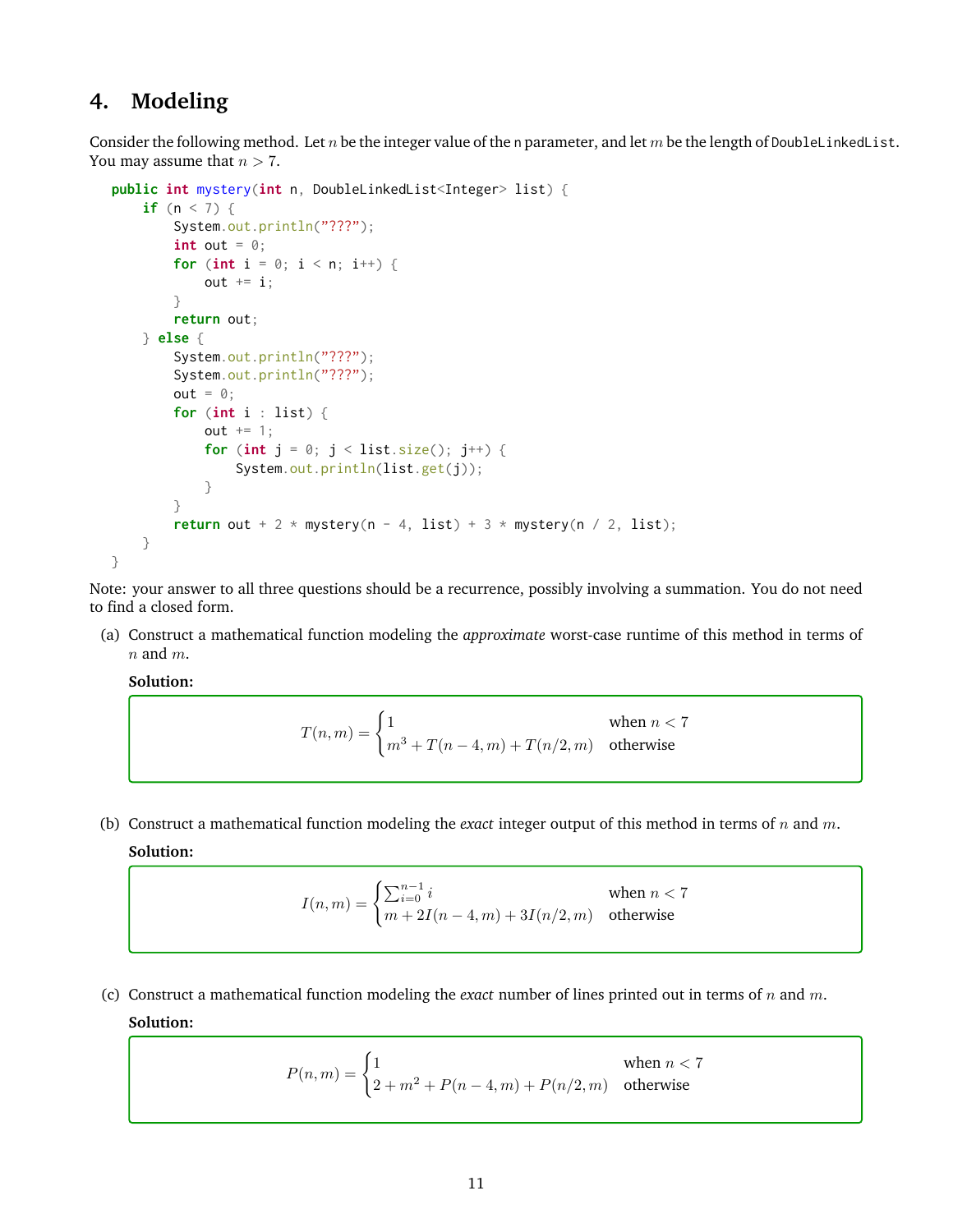## **5. AVL/BST**

(a) Insert {94, 33, 50, 76, 96, 67, 56, 65, 83, 34} into an initially empty AVL tree.

#### **Solution:**



(b) Insert  $\{6, 5, 4, 3, 2, 1, 10, 9, 8, 6, 7\}$  into an initially empty AVL tree.

#### **Solution:**



(c) Suppose you insert 7 elements into a BST. What are the possible heights after the insertions? (Think about different orders of inserting elements).

#### **Solution:**

Any height from 2 (a tree where each internal node has exactly two children) to 6 (a degenerate tree) is possible.

(d) If you insert 7 elements into an AVL tree, what are the possible heights of the tree?

#### **Solution:**

An AVL tree with 7 elements could be height 2 or 3. It cannot be height 4: if the height is 4, then for the root to be balanced, one subtree must have height 3 and the other at least 2. A height 2 AVL tree needs at least 4 elements (or the root of the subtree won't be balanced), so in our 7 element tree, we have 4 elements for one subtree, plus the root, which leaves only 2 elements for the other subtree. But that subtree was supposed to be height 3, so there just aren't enough elements to fill it out.

Notice that the AVL tree doesn't guarantee you the minimum possible height (there are AVL trees with 7 elements of height 3), but it does avoid the worst case.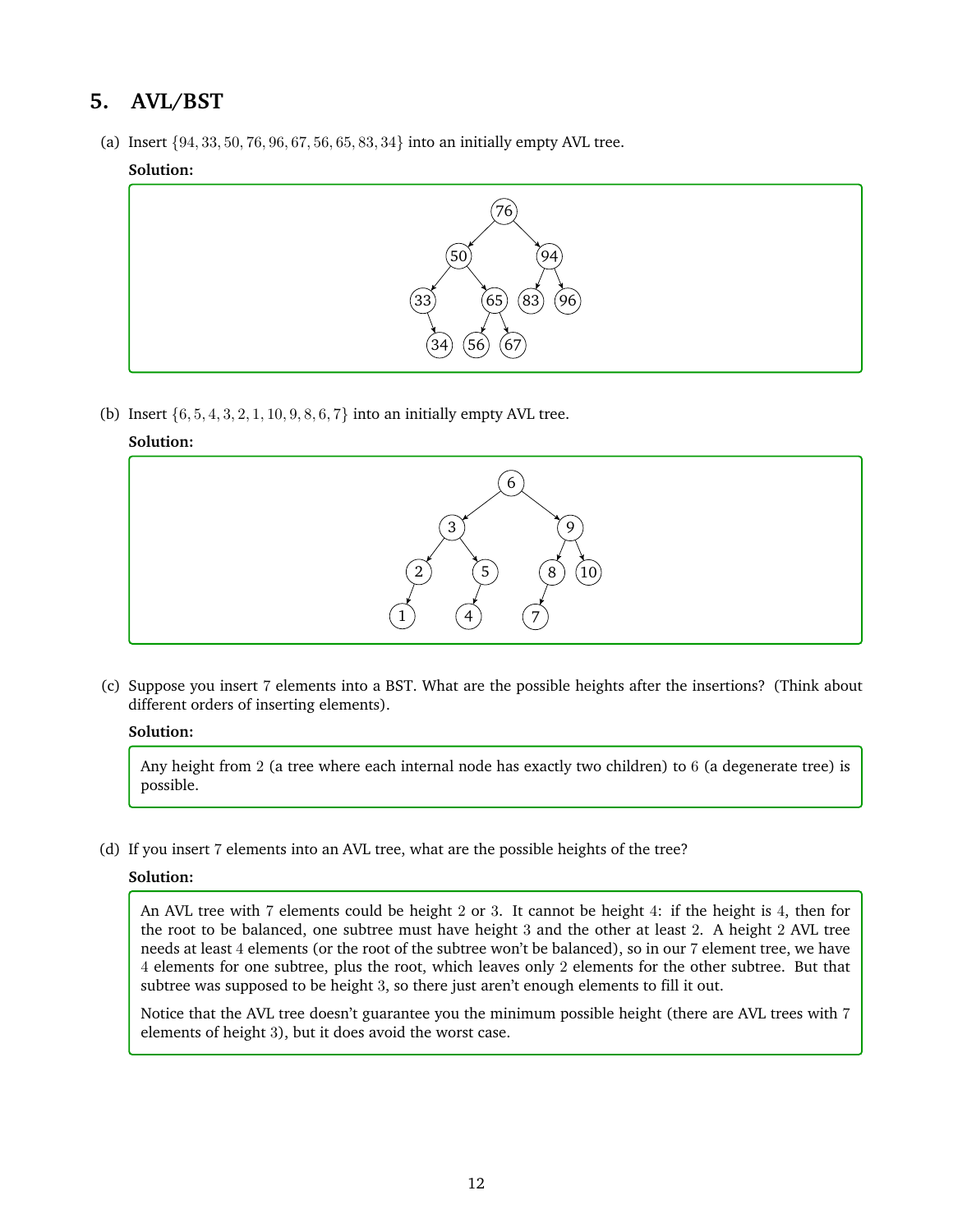(e) More generally, what is the minimum number of nodes in an AVL tree of height 4? Draw an instance of such an AVL tree.

#### **Solution:**

We can approach this problem iteratively (or recursively, depending on your point of view).

First, what is the smallest possible AVL tree of height 0? Well, just a single node:

What about the smallest possible AVL tree of height 1? With some thought, we arrive at this answer:

What about the smallest possible AVL tree of height 2? Well, if we think about this critically, we know that our tree must contain at least one subtree of height 1 (if it's any other height, our AVL tree wouldn't have height 2). If we're trying to minimize the number of nodes, we might as well make the other subtree have a height of 0. That minimizes the total number of nodes.

Now, if only we know what the smallest possible AVL trees of height 1 and 0 were...

We can reuse our answers above to get:



We repeat to get the smallest possible AVL tree of height 3: combine together the smallest possible AVL trees of heights 1 and 2:



We repeat one more time, for the smallest possible AVL tree of height 4:



If we count the number of nodes, we get 12.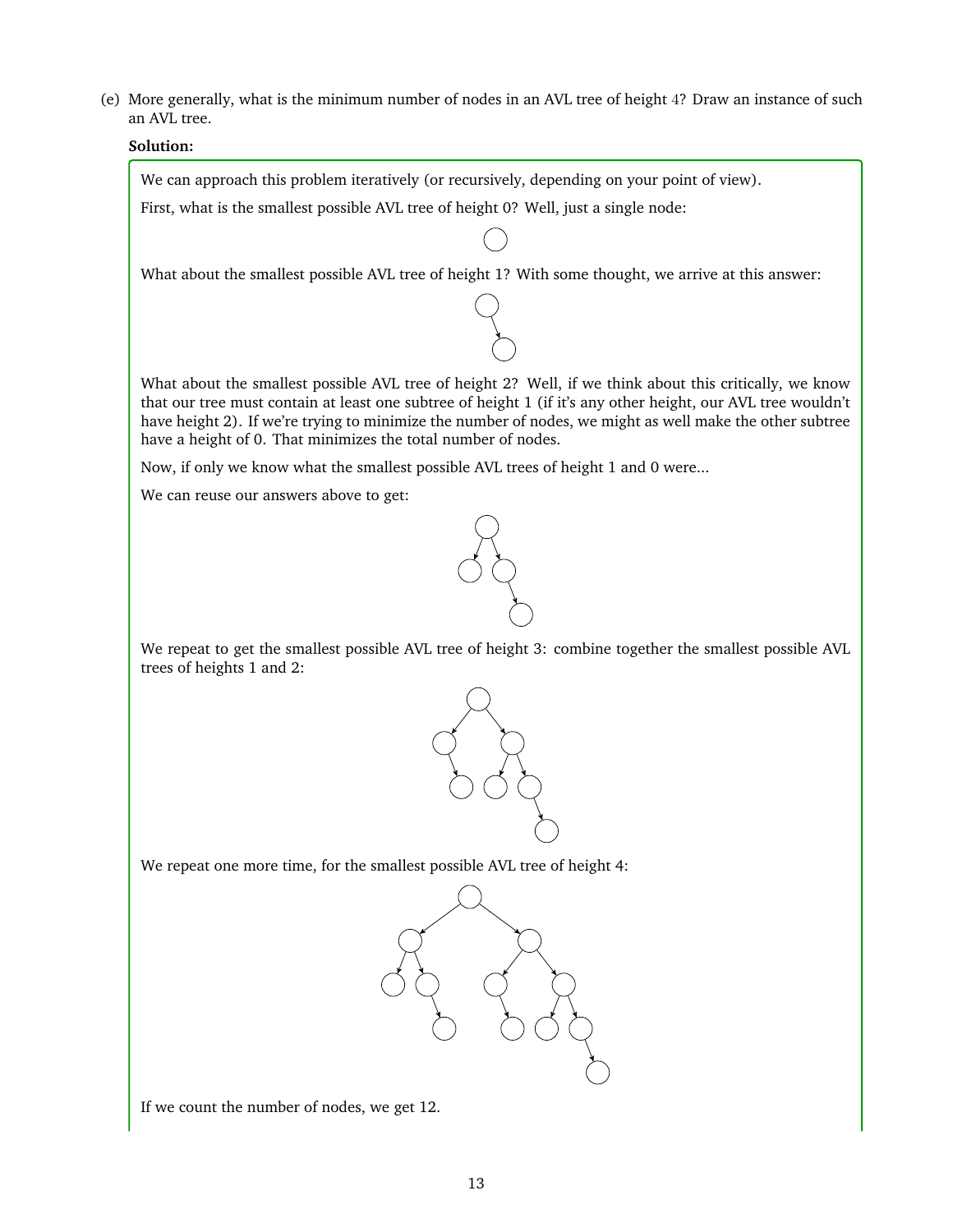More generally, we can find the number nodes in the smallest possible AVL tree by computing the following recurrence:

$$
\text{minNumNodes}(h) = \begin{cases} 1 & \text{if } h = 0\\ 2 & \text{if } h = 1\\ 1 + \text{minNumNode}(n-2) + \text{minNumNodes}(n-1) & \text{otherwise} \end{cases}
$$

(f) Describe an implementation of delete() for a BST.

#### **Solution:**

There are a few different cases we have to consider when deleting data from a tree with really rigid structure rules like a BST or AVL tree. Let's start with the easiest.

When the node we want to delete is a leaf node, where it has no left or right children, then great! Just set the reference pointing to it to null. Easy.

What about a branch node, such that the node has a left or right child (but not both)? Hmm, well that gets a little trickier, but no worries, we just substitute that deleted node with its singular child. No biggie.

But what about a branch or root node with two children? Which one gets to be the replaced node? We'll get to the lazy solution soon, but let's say you *absolutely must* replace the node. Maybe your project manager is super concerned with that small amount of memory. What should that replaced tree look like? Say we had a tree that looked like this:



And then let's say we want to call delete(50). What should the replaced subtree look like? Well, we want the tree to keep its BST property for either BST or AVL tree, of course. This means that the replaced subtree's root must be such a value that it maintains sortedness (its left values are less, right values are greater). There are a few possible solutions that depend on implemenation, but one resulting tree could be:



Now, this resulting tree seems like a stretch, but hear me out. All we did was replace root with the left subtree, and delegate the right subtree to be the *right-most thing* in the left subtree. This is still a valid BST tree. You can flip this around to replace root with the right subtree and delegate the left subtree tot be the left-most thing in the right subtree, of course. You do you.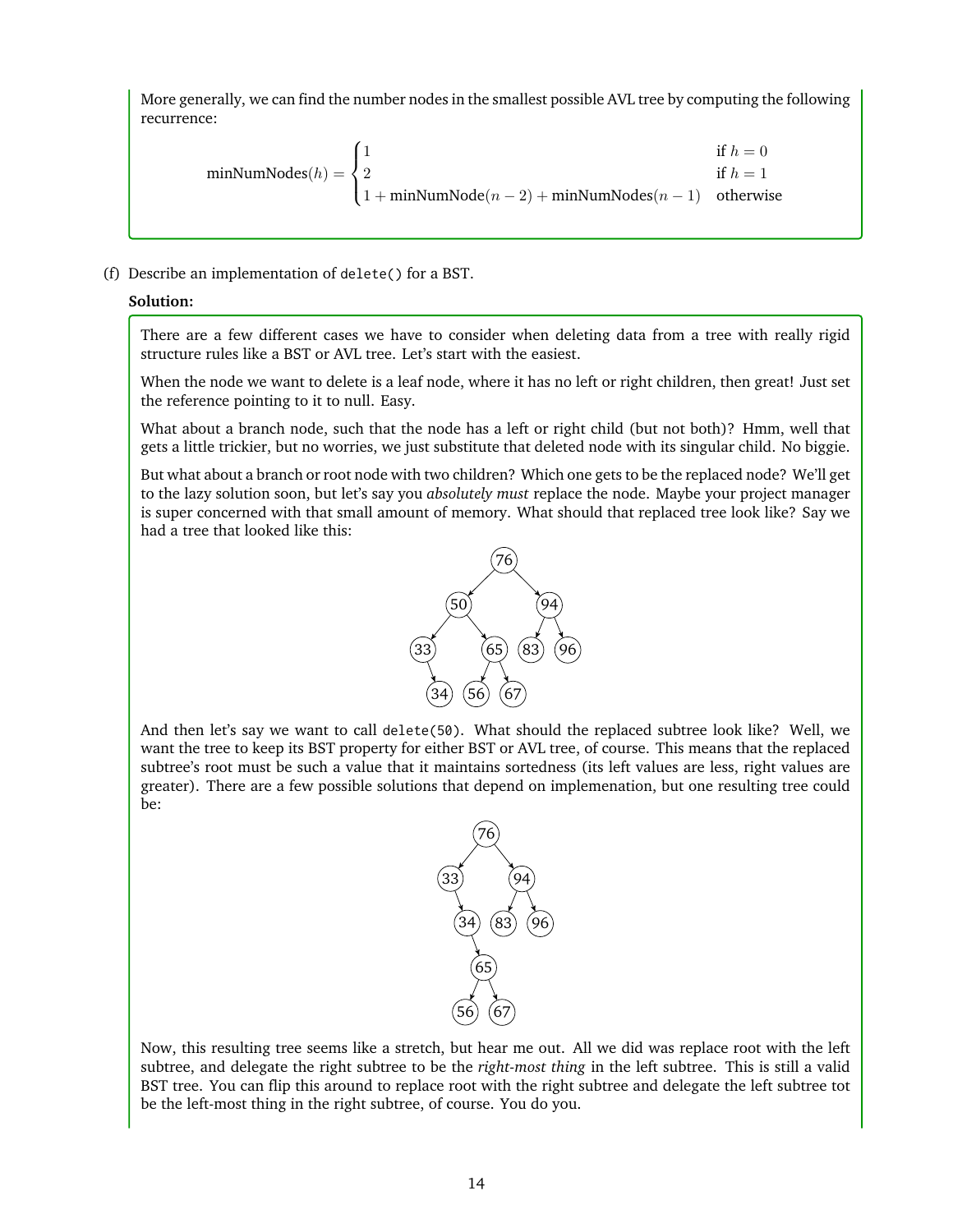The easiest way to actually implement this is to use recursion, where delete() is called with both a key and a node, and the return value is the node we want to replace the given node with. If we don't want to replace the given node with anything, we can just return the given node itself. In pseudocode, we could write delete() like this:

| function delete $(key)$                                                                                       |
|---------------------------------------------------------------------------------------------------------------|
| Set the root node of the BST to the result of calling delete( $key$ , root node)                              |
| function delete $(key, node)$                                                                                 |
| if $node$ is null then return null                                                                            |
| <b>else if</b> $key$ is less than $node$ 's key <b>then</b>                                                   |
| Set <i>node</i> 's left node to the result of calling delete( $key$ , left node)                              |
| <b>return</b> node                                                                                            |
| else if $key$ is greater than $node$ 's key then                                                              |
| Set <i>node</i> 's right node to the result of calling delete( $key$ , right node)                            |
| <b>return</b> node                                                                                            |
| $\triangleright$ If we reach this point in the method, we know that <i>node</i> is the one we want to delete. |
| else if $node$ has no children then return null                                                               |
| <b>else if</b> node has one child <b>then return</b> node's child                                             |
| else                                                                                                          |
| Let $r$ be <i>node</i> 's right child                                                                         |
| Traverse $node$ 's left subtree to find its right-most node and let $x$ be this node                          |
| Set $r$ as the right child of $x$                                                                             |
| return <i>node</i> 's left child                                                                              |
|                                                                                                               |

(g) Adapt delete() for a BST to work for an AVL tree. Don't worry if there are some edge cases that don't quite work yet, the next part will help with those.

#### **Solution:**

If you remember from the last problem, clearly we *had* a valid AVL tree, and now it's not. What the heck? The new tree is more unbalanced than any AVL tree we've seen before. If you'll notice, the 34 node is the bottom-most non-balanced node, but no insertion into an AVL tree would ever naturally produce that, so we never wrote rotations for this situation. Trying to make rotations fix this seems complicated. Let's try to find some other way.

Your PM is still yelling at you to save memory. One solution is to create a new AVL subtree, inserting each of the subtree's data one by one, and then replace the deleted node with this new AVL subtree. Without worrying about efficiency right now (you won't like it anyway), we could get a tree that looks like this:



And all is well in the world.

If you really wanted to do some rotations, there is a correct way to do it, and it's been referenced in lecture a little bit but won't be reiterated here. Someone [on the internet](https://en.wikipedia.org/wiki/AVL_tree#Delete) has done a very good job of explaining this better than we can here! This is a good resource, I highly recommend looking into the specifics of it here if you absolutely must rotate.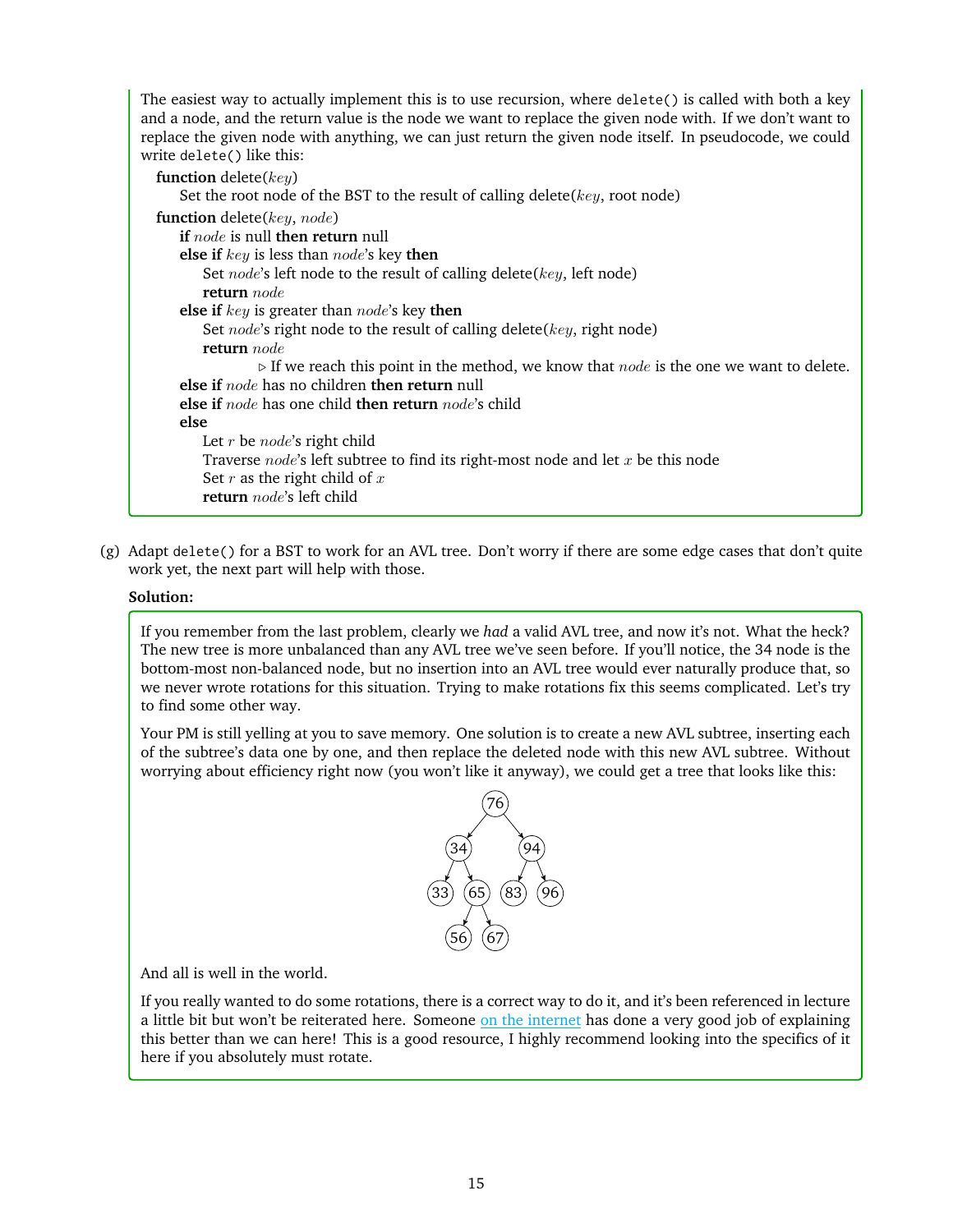(h) Make a more robust (not buggy) delete() for an AVL tree, and try to be as (**hint**) lazy as possible.

#### **Solution:**

What happens when you delete enough stuff that your tree becomes imbalanced? Despite your best efforts to balance the subtrees? Imagine calling delete(83) and then delete(94). The tree would look like this:



And even though we balanced our subtrees, the tree as a whole is not balanced, and yet again, we have no rotations (unless you went to the resource above) to help us. There must be a better way.

Well, as it so happens, you've probably heard that programmers are *lazy*. This is true. Why else do we get computers to do stuff for us? Well, one super common way to implement delete() (in any structure, not just AVL trees) is to implement a *dirty bit*. This is where we mark a node as "deleted" ("she doesn't even go here!") but don't actually change the tree at all. Sure, sometimes we get extra stuff that we don't need, but this is far easier to implement, and after all three delete calls, we get a tree that looks like this:



We know which nodes "aren't really in the tree" and the tree is still a valid AVL tree. We didn't save the memory your PM wanted, but hopefully you can bake them some apologetic cookies.

## **6. Hash tables**

(a) What is the difference between primary clustering and secondary clustering in hash tables?

#### **Solution:**

Primary clustering occurs after a hash collision causes two of the records in the hash table to hash to the same position, and causes one of the records to be moved to the next location in its probe sequence. Linear probing leads to this type of clustering.

Secondary clustering happens when two records would have the same collision chain if their initial position is the same. Quadratic probing leads to this type of clustering.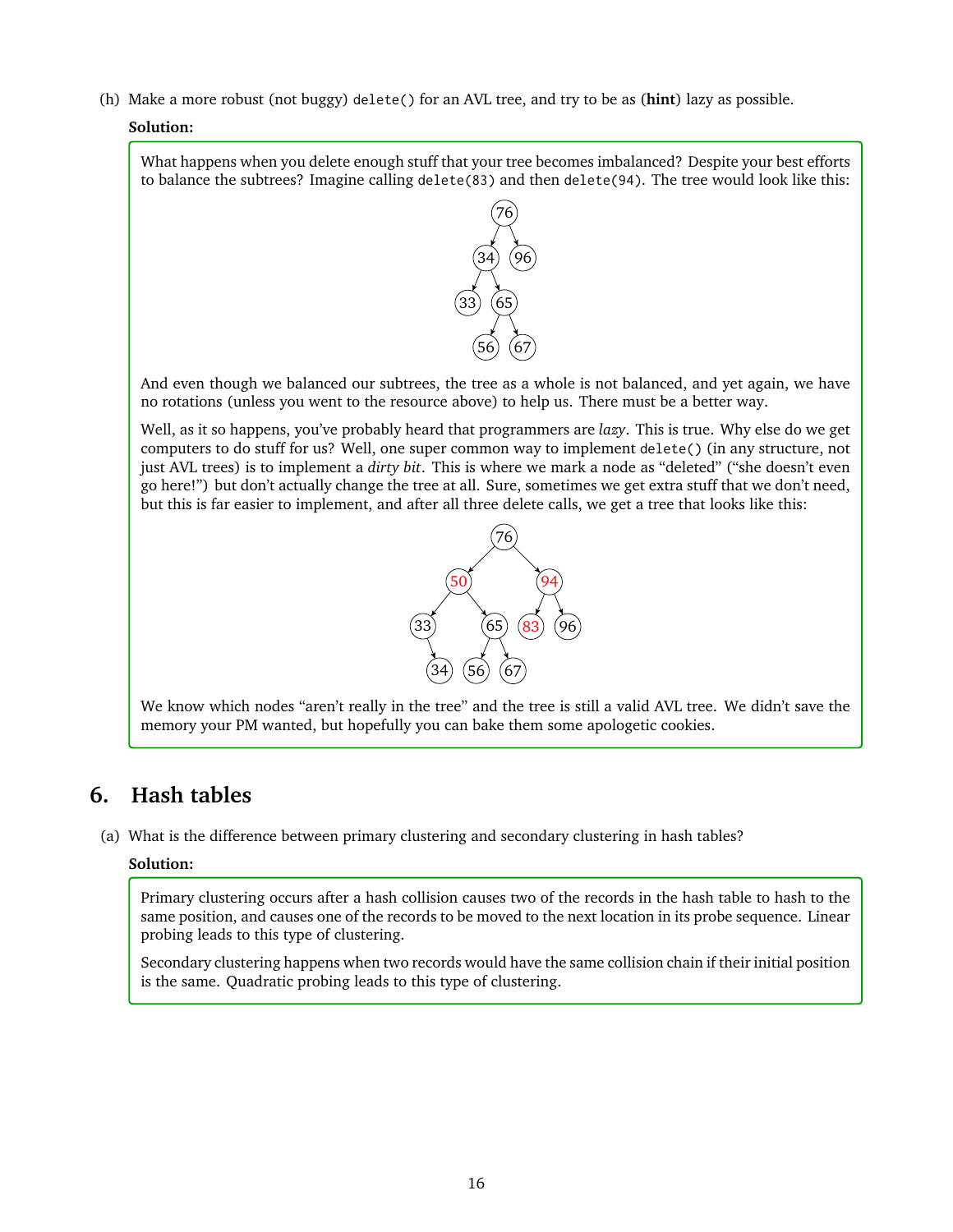(b) Suppose we implement a hash table using double hashing. Is it possible for this hash table to have clustering? **Solution:**

Yes, though the clustering is statistically less likely to be as severe as primary or secondary clustering.

(c) Suppose you know your hash table needs to store keys where each key's hash code is always a multiple of two. In that case, which resizing strategy should you use?

#### **Solution:**

Any strategy where the size of the table is not a multiple of two. For example, we could either make the hash table's array have an odd initial starting size then double to resize, or we could have use the prime doubling strategy.

If the table size *were* a multiple of two, we would end up using only half the available table entries (if we were using separate chaining) or have more collisions then usual (if we were using open addressing).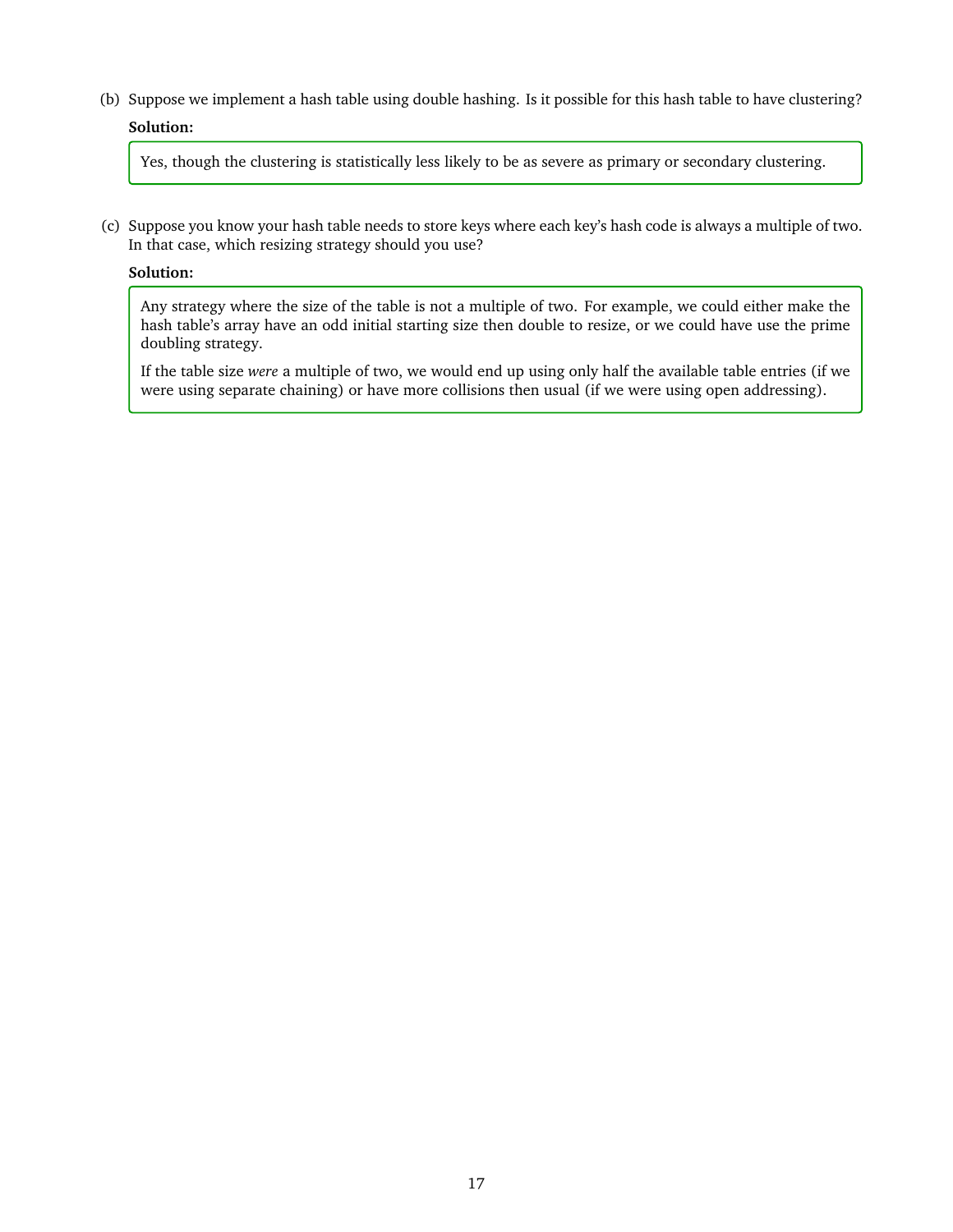(d) Consider the following key-value pairs.

(6, a), (29, b), (41, d). (34, e), (10, f), (64, g), (50, h)

Suppose each key has a hash function  $h(k) = 2k$ . So, the key 6 would have a hash code of 12. Insert each key-value pair into the following hash tables and draw what their internal state looks like:

(i) A hash table that uses separate chaining. The table has an internal capacity of 10. Assume each bucket is a linked list, where new pairs are appended to the end. Do not worry about resizing.





(ii) A hash table that uses linear probing, with internal capacity 10. Do not worry about resizing.

#### **Solution:**

|  | $(10, f)$ $(64, g)$ $(6, a)$ $(41, d)$ $(50, h)$ |  |  | (29, b) | (34, e) |
|--|--------------------------------------------------|--|--|---------|---------|

(iii) A hash table that uses quadratic probing, with internal capacity 10. Do not worry about resizing.

#### **Solution:**

|  | $(10,f)$ $(50,h)$ $(6,a)$ $(41,d)$ |  |  |  | $(64, g)$ $(29,b)$ $(34,e)$ |  |
|--|------------------------------------|--|--|--|-----------------------------|--|

(e) Consider the three hash tables in the previous question. What are the load factors of each hash table? **Solution:**

$$
\lambda = \frac{7}{10} = 0.7
$$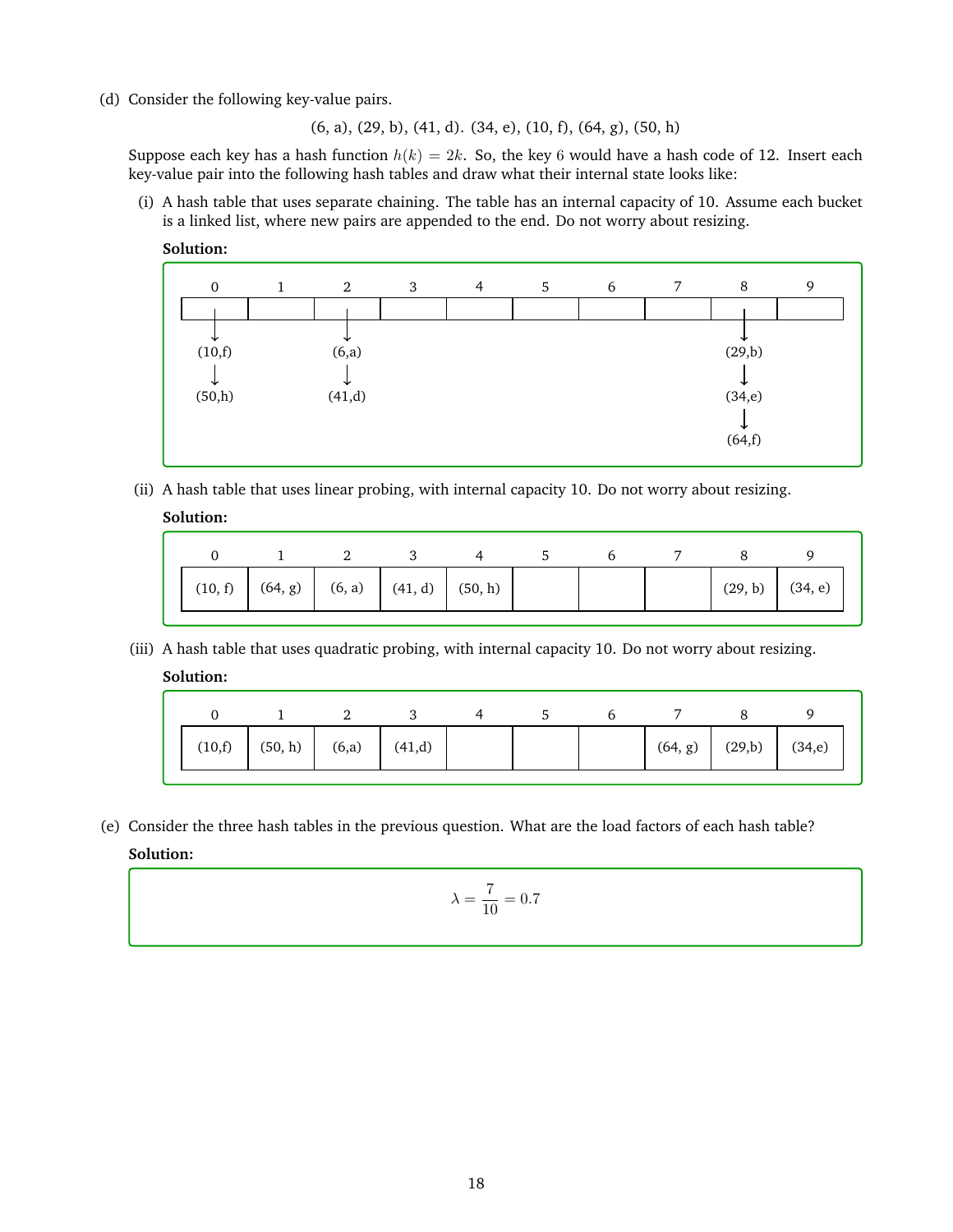## **7. Debugging**

Suppose we are trying to implement an algorithm isTree(Node node) that detects whether some binary tree is a valid one or not, and returns true if it is, and false if it isn't. In particular, we want to confirm that the tree does not contain any *cycles* – there are no nodes where the left and right fields point to their parents.

Assume that the node passed into the method is supposed to be the root node of the tree.

(a) List at least four different test cases for each problem. For each test case, be sure to specify what the input is (drawing the tree, if necessary), and what the expected output is (assuming the algorithm is implemented correctly).

#### **Solution:**

Some examples of inputs. On an exam, be sure to provide a wide variety of test cases. Some of your cases should test the "happy" case, some cases should test weird inputs, some cases should test invalid/incorrect input...

- (i) Input: null Output: true
- (ii) Input: a regular, standard tree Output: true
- (iii) Input: a degenerate tree that looks like a linked list Output: true
- (iv) Input: a tree containing a node where either the left or right pointers is pointing to itself Output: false
- (v) Input: a tree containing a node where either the left or right pointers is pointing to some parent node

Output: false

(vi) Input: a tree containing a node where the left or right pointers is pointing to a neighbor Output: false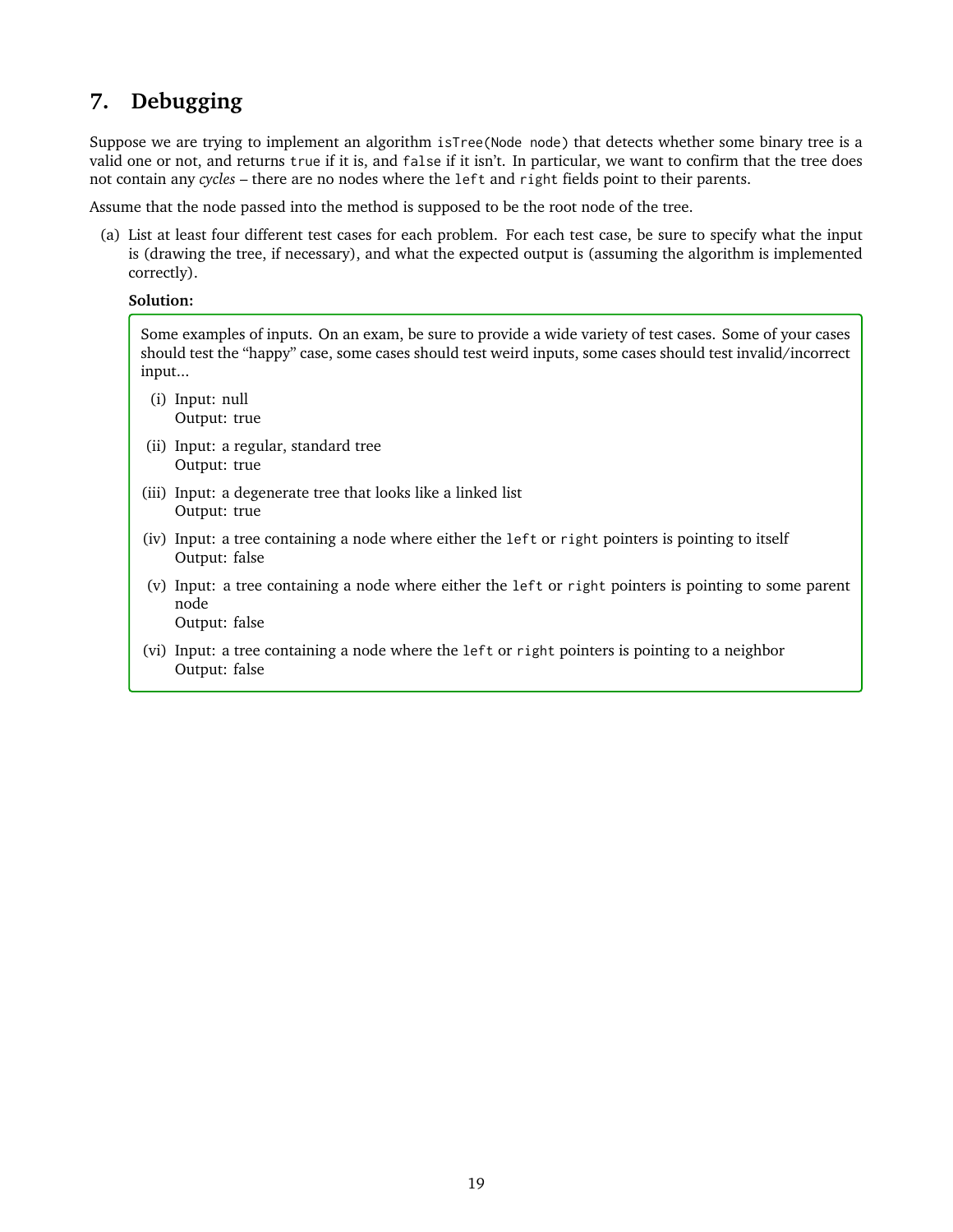(b) Here is one (buggy) implementation in Java. List every bug you can find with this algorithm.

```
public class Node {
    public int data;
    public Node left;
    public Node right;
    // We are simplifying what the equals method is supposed to look like in Java.
    // This method is technically invalid, but you may assume it's
    // implemented correctly.
    public boolean equals(Node n) {
        if (n == null) {
            return false;
        }
        return this.data == n.data;
    }
    public int hashCode() {
        // Pick a random number to ensure good distribution in hash table
        return new Random().nextInt();
    }
}
boolean isTree(Node node) {
    ISet<Node> set = new ChainedHashSet<>();
    return isTreeHelper(node, set)
}
boolean isTreeHelper(Node node, ISet<Node> set) {
    set = new ChainedHashSet<>();
    if (set.containsKey(node)) {
        return false;
    } else {
        set.add(node);
        return isTreeHelper(node.left, set) || isTreeHelper(node.right, set);
    }
}
```
#### **Solution:**

Some bugs:

- (i) The method does not attempt to handle the case where the input node is null
- (ii) If the hashCode returns a random int every time it's called, it's going to play havoc with the set we wouldn't be able to reliably insert the node anywhere.
- (iii) We are trying to use the ChainedHashSet as a way of keeping track of every node object we've previously visited. However, we override the set with a new, empty one on each recursive call, wiping out our progress.
- (iv) The "or" in the last line should be an "and" if the left subtree or the right subtree isn't actually a tree, we should return 'false' right away. Currently, we return false only if *both* subtrees aren't actually trees.